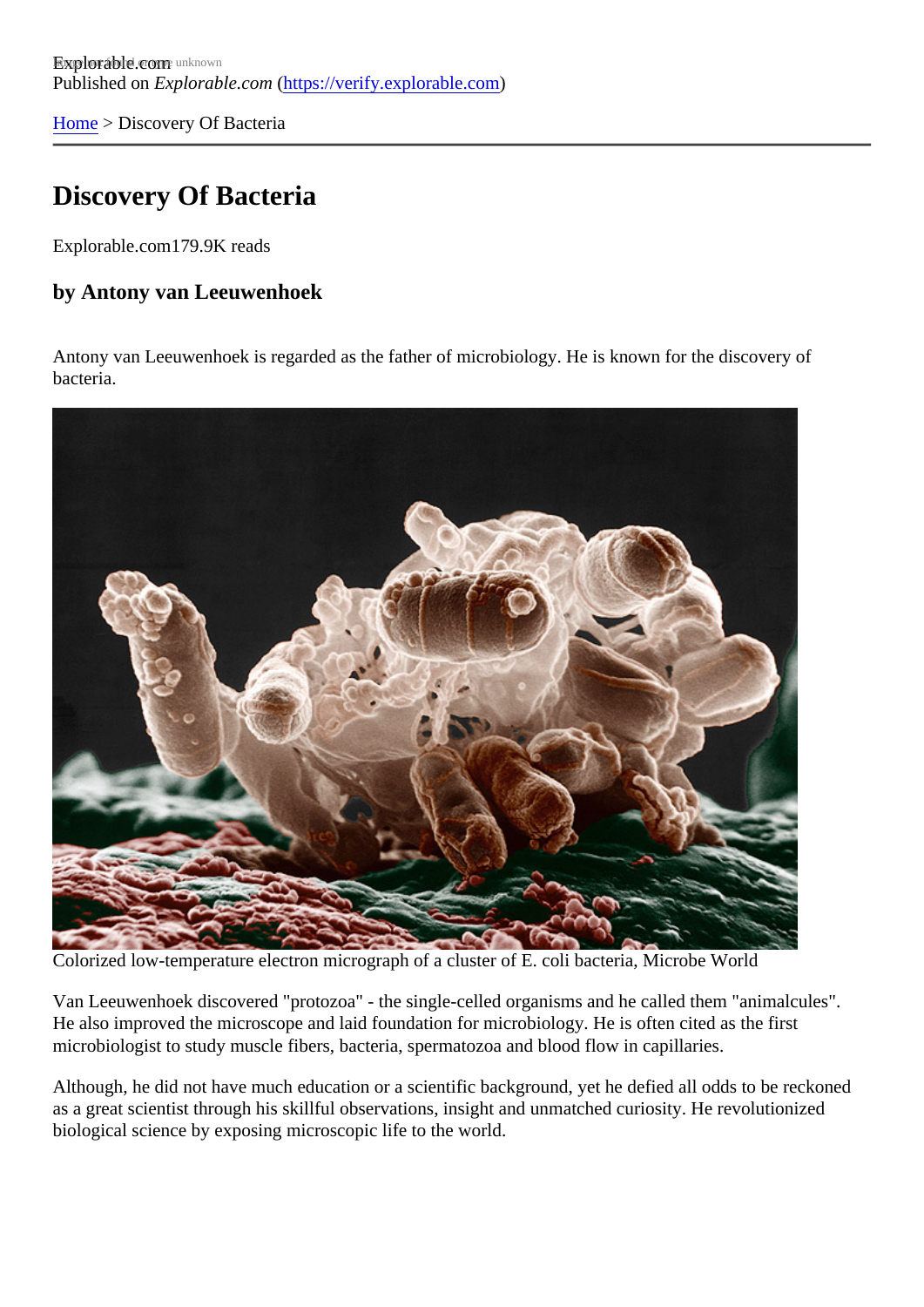



# **The Life of Antony Van Leeuwenhoek**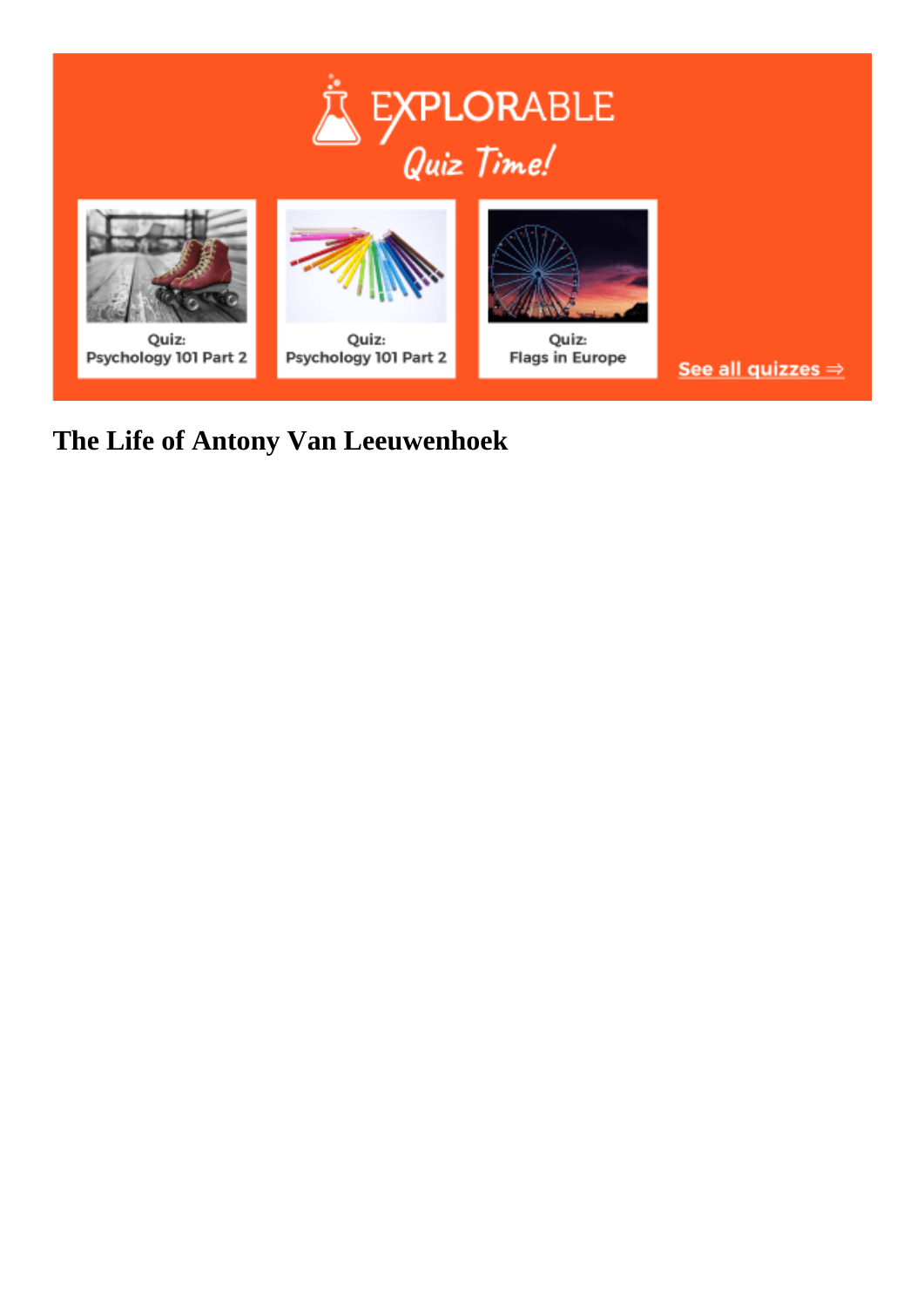

In 1632, Leeuwenhoek was born on 24th October in Delft, Netherlands. His father was a basket maker and died in his early childhood.

Leeuwenhoek did not acquire much education or learn any language before getting involved in trade. At the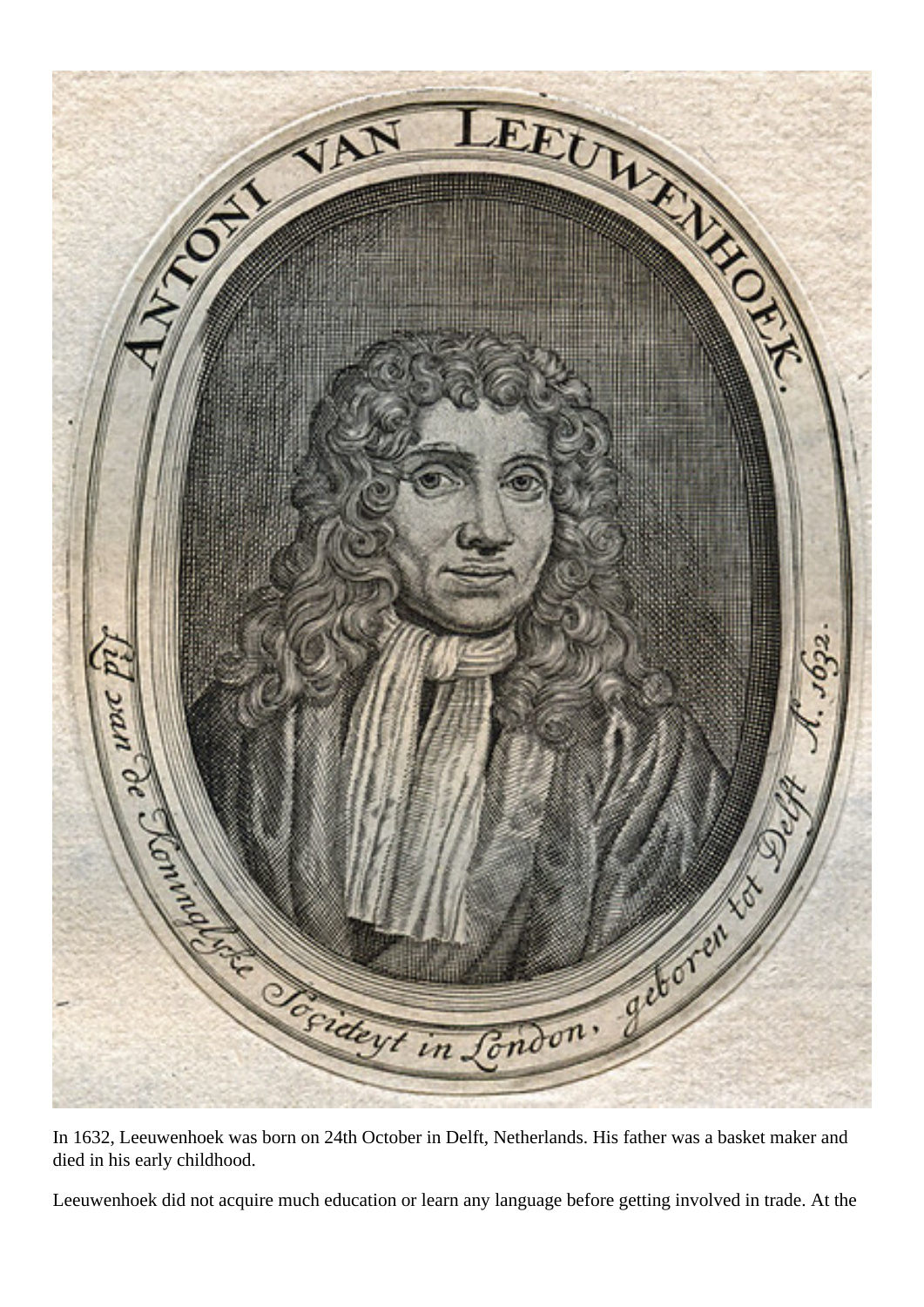age of 16, he worked as a bookkeeper at a linen-draper's shop in Amsterdam. Six years later in 1654, he returned to Delft to establish his own draper business and got married.

In 1660, he served as a minor city official and afterwards worked as wine inspector (gauger) and a survey as well. He remarried in 1671 after the death of his first wife.

## Leeuwenhoek's Introduction to the Microscope

Textile merchants widely used small lenses for cloth inspection and Leeuwenhoek acquired his own magnifying glass for trade purposes in 1653. This was his introduction with microscope.

With the passage of time, he got keenly interested in glass processing and lens grinding. He was also inspired by Robert Hooke's microscopic observations in his book Micrographia.

He built a simple microscope during 1671 and started observing different substances. He experimented to calculate the number of microorganisms in water and examined other objects like skin, hair and blood. He also studied physical structure of ivory and discovered parasites in flea using more powerful microscopes.

Antony Leeuwenhoek had naturally gifted eyesight which appropriately accommodated his skills and passion for lens grinding. With his superior light adjusting techniques, he was able to make microscopes which could magnify over 200 times and to some he even had microscopes magnifying up to 500 times.

# Acknowledgement By the Royal Society of London

Leeuwenhoek was not into writing books but he communicated with the Royal Society of London through letters. He sent to the Royal Society his various recorded microscopic observations. In 1673, his observations about stings of bees were published in the Royal Society's journal. He soon established good reputation with the Royal society through his deep analysis and careful observations.

However, in 1676, his credibility was doubted by the Royal Society when he claimed in his correspondence about the discovery of microscopic one-celled organisms. At first, the Royal Society remained skeptic towards Leeuwenhoek's findings but then he convinced the Royal Society to confirm his results. The Roya Society team tested and thoroughly approved his observations. Leeuwenhoek was extended membership the Royal Society in 1680.

## Discovery of Bacteria and Other Achievements

Antony Leeuwenhoek was the first person to see bacteria. Through the late 1670s, he sent comprehensive data and detailed drawings of his sightings of bacteria and algae to the Royal Society in London. Through his lifetime Leeuwenhoek remained devoted to the ntific research and made several vital discoveries.

| 1674 | The Infusoria - (Protist class in modern Zoology)                            |  |
|------|------------------------------------------------------------------------------|--|
| 1676 | The Bacteria (Genus Selenomonas - crescent shaped bacteria from human mouth) |  |
| 1677 | The Spermatozoa                                                              |  |
| 1682 | The banded pattern of muscular fibers                                        |  |
| 1687 | Research on the coffee beans                                                 |  |
|      | Career Ground over 500 lenses                                                |  |

A brief account of his chief discoveries is presented below.